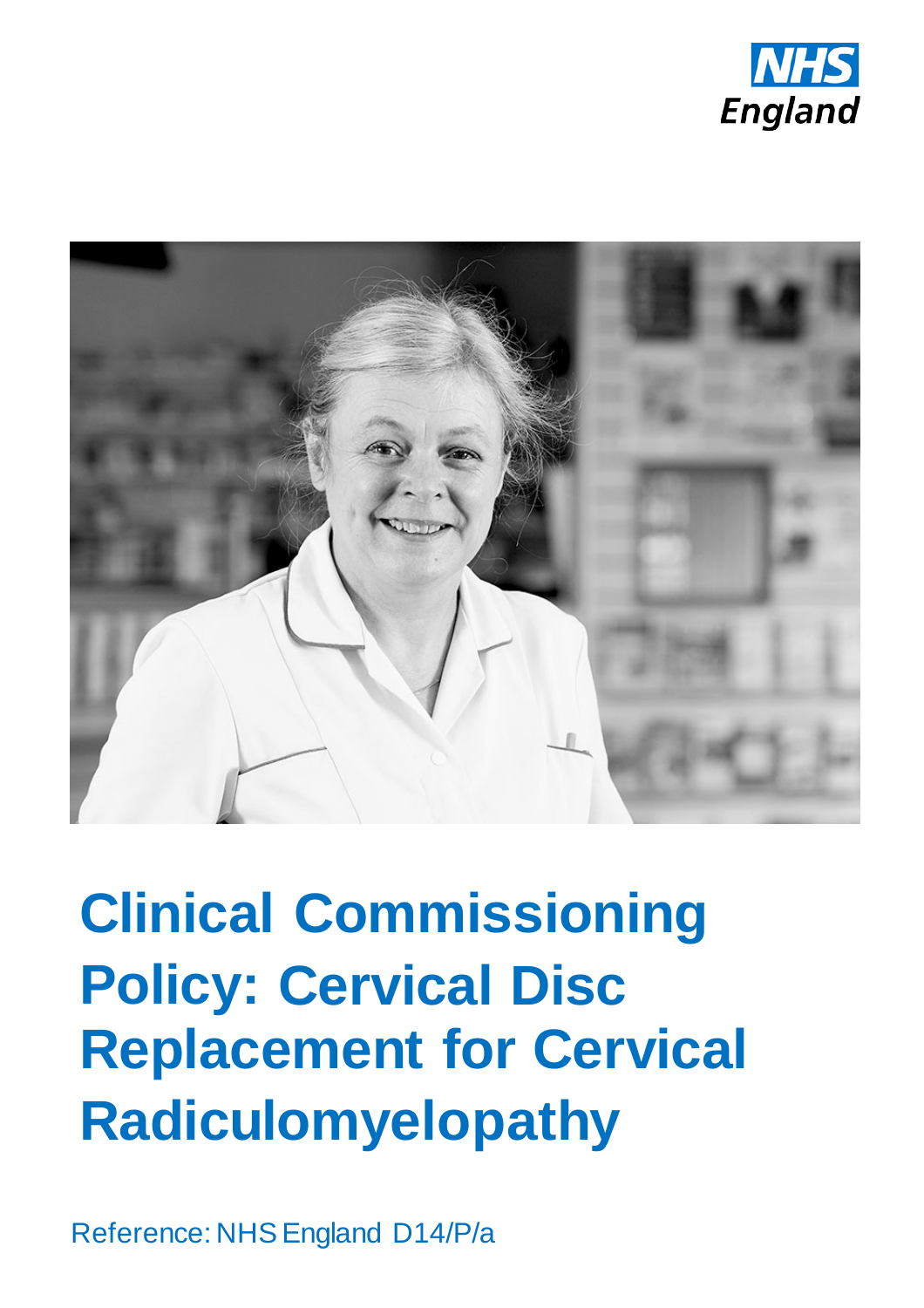#### **NHS England INFORMATION READER BOX**

| <b>Directorate</b> |                                 |                          |
|--------------------|---------------------------------|--------------------------|
| Medical            | <b>Commissioning Operations</b> | Patients and Information |
| Nursina            | Trans. & Corp. Ops.             | Commissioning Strategy   |
| Finance            |                                 |                          |

| <b>Publications Gateway Reference:</b>                                                                                                                                                                                                                                                                                                                                                                                                                                                                                                                                                                           | 03719                                                                                                                                                                                                                                                                                                                                      |  |
|------------------------------------------------------------------------------------------------------------------------------------------------------------------------------------------------------------------------------------------------------------------------------------------------------------------------------------------------------------------------------------------------------------------------------------------------------------------------------------------------------------------------------------------------------------------------------------------------------------------|--------------------------------------------------------------------------------------------------------------------------------------------------------------------------------------------------------------------------------------------------------------------------------------------------------------------------------------------|--|
| <b>Document Purpose</b>                                                                                                                                                                                                                                                                                                                                                                                                                                                                                                                                                                                          | Policy                                                                                                                                                                                                                                                                                                                                     |  |
| <b>Document Name</b>                                                                                                                                                                                                                                                                                                                                                                                                                                                                                                                                                                                             | D14/P/a Cervical Disc Replacement for Spinal Degeneration                                                                                                                                                                                                                                                                                  |  |
| Author                                                                                                                                                                                                                                                                                                                                                                                                                                                                                                                                                                                                           | Specialised Commissioning Team, NHS England                                                                                                                                                                                                                                                                                                |  |
| <b>Publication Date</b>                                                                                                                                                                                                                                                                                                                                                                                                                                                                                                                                                                                          | <b>July 2015</b>                                                                                                                                                                                                                                                                                                                           |  |
| <b>Target Audience</b>                                                                                                                                                                                                                                                                                                                                                                                                                                                                                                                                                                                           | Local Team Assistant Directors of Specialised Commissioning;<br>Regional Team IFR Leads; Finance Leads; Local Team Pharmacists;<br>Chairs of Clinical Reference Groups; Members of Clinical Reference<br>Groups and registered stakeholders; Acute Trust Chief Executives;<br>Acute Trust Medical Directors; Acute Trust Chief Pharmacists |  |
| <b>Additional Circulation</b><br>List                                                                                                                                                                                                                                                                                                                                                                                                                                                                                                                                                                            | Regional Medical Directors; Regional Directors of Specialised<br>Commissioning; Regional Clinical Directors of Specialised<br>Commissioning; Regional Directors of Nursing                                                                                                                                                                 |  |
| <b>Description</b>                                                                                                                                                                                                                                                                                                                                                                                                                                                                                                                                                                                               | NHS England will routinely commission this specialised treatment in<br>accordance with the criteria described in this policy.                                                                                                                                                                                                              |  |
| <b>Cross Reference</b>                                                                                                                                                                                                                                                                                                                                                                                                                                                                                                                                                                                           |                                                                                                                                                                                                                                                                                                                                            |  |
| <b>Superseded Docs</b><br>(if applicable)                                                                                                                                                                                                                                                                                                                                                                                                                                                                                                                                                                        |                                                                                                                                                                                                                                                                                                                                            |  |
| <b>Action Required</b>                                                                                                                                                                                                                                                                                                                                                                                                                                                                                                                                                                                           |                                                                                                                                                                                                                                                                                                                                            |  |
| <b>Timing / Deadlines</b><br>(if applicable)                                                                                                                                                                                                                                                                                                                                                                                                                                                                                                                                                                     |                                                                                                                                                                                                                                                                                                                                            |  |
| <b>Contact Details for</b><br>further information                                                                                                                                                                                                                                                                                                                                                                                                                                                                                                                                                                | jeremyglyde@nhs.net for policy issues                                                                                                                                                                                                                                                                                                      |  |
| <b>Document Status</b>                                                                                                                                                                                                                                                                                                                                                                                                                                                                                                                                                                                           |                                                                                                                                                                                                                                                                                                                                            |  |
| This is a controlled document. Whilst this document may be printed, the electronic version posted on<br>the intranet is the controlled copy. Any printed copies of this document are not controlled. As a<br>controlled document, this document should not be saved onto local or network drives but should<br>always be accessed from the intranet. NB: The National Health Service Commissioning Board was<br>established on 1 October 2012 as an executive non-departmental public body. Since 1 April 2013,<br>the National Health Service Commissioning Board has used the name NHS England for operational |                                                                                                                                                                                                                                                                                                                                            |  |

purposes.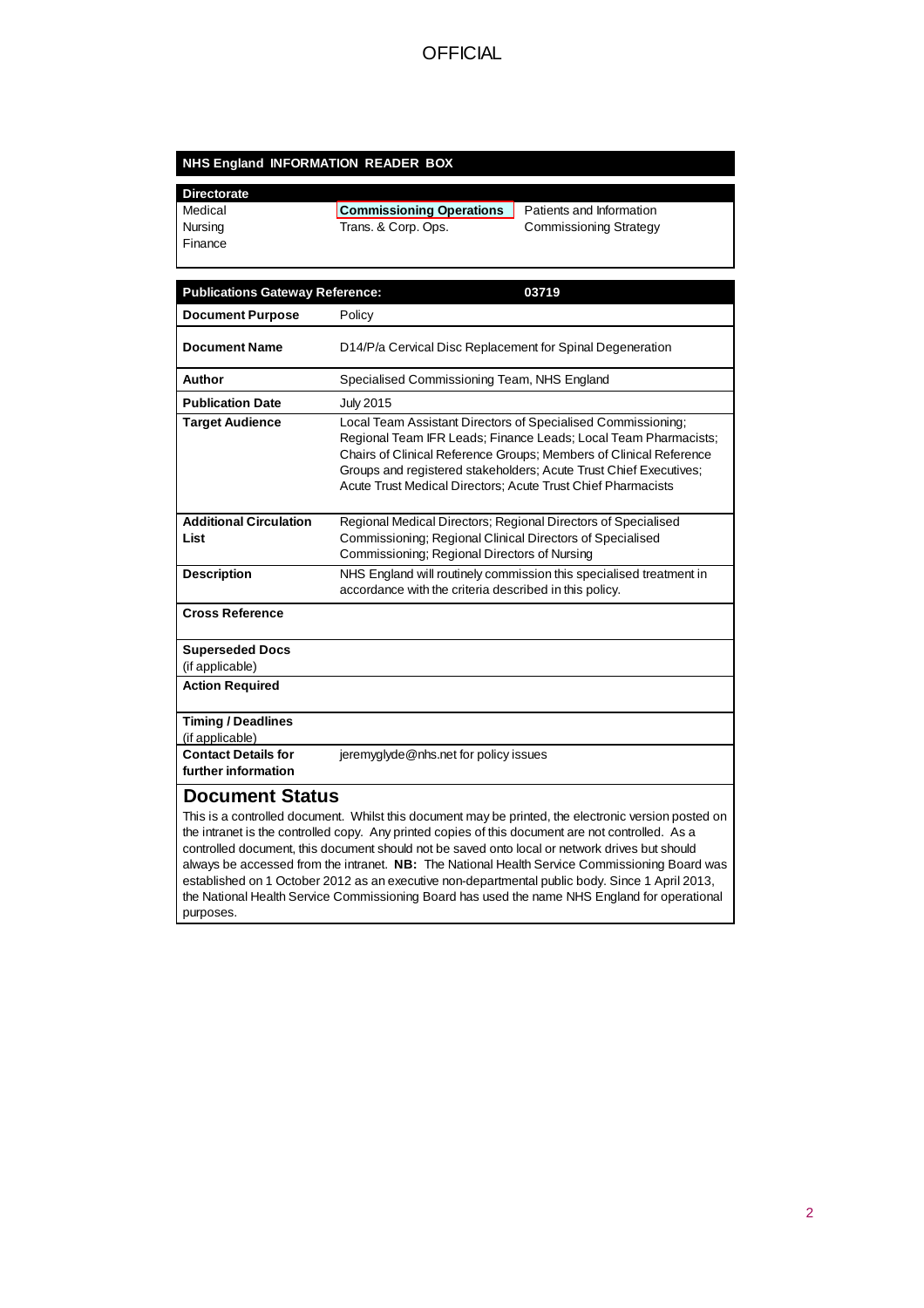# **Contents**

| $\mathbf 1$    |  |
|----------------|--|
|                |  |
| $\overline{2}$ |  |
| 3              |  |
| 4              |  |
| 5              |  |
| 6              |  |
| 7              |  |
| 8              |  |
| 9              |  |
| 10             |  |
| 11             |  |
| 12             |  |
| 13             |  |
| 14             |  |
| 15             |  |
|                |  |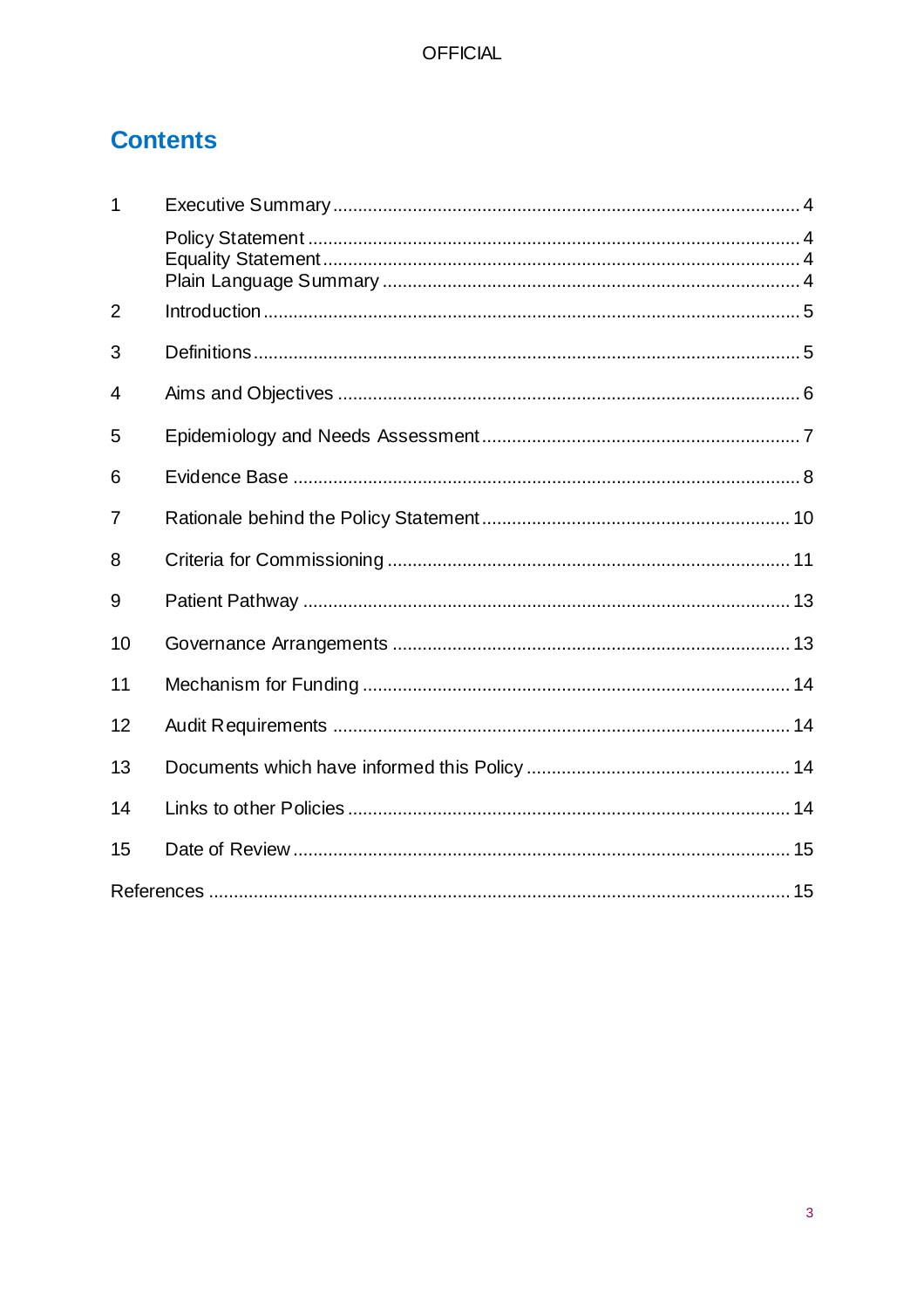# <span id="page-3-0"></span>**1 Executive Summary**

## <span id="page-3-1"></span>**Policy Statement**

NHS England will routinely commission cervical disc replacement for cervical radiculomyelopathy in accordance with the criteria outlined in this document.

In creating this policy NHS England has reviewed this clinical condition and the options for its treatment. It has considered the place of this treatment in current clinical practice, whether scientific research has shown the treatment to be of benefit to patients, (including how any benefit is balanced against possible risks) and whether its use represents the best use of NHS resources.

This policy document outlines the arrangements for funding of this treatment for the population in England.

## <span id="page-3-2"></span>**Equality Statement**

NHS England has a duty to have regard to the need to reduce health inequalities in access to health services and health outcomes achieved as enshrined in the Health and Social Care Act 2012. NHS England is committed to fulfilling this duty as to equality of access and to avoiding unlawful discrimination on the grounds of age, gender, disability (including learning disability), gender reassignment, marriage and civil partnership, pregnancy and maternity, race, religion or belief, gender or sexual orientation. In carrying out its functions, NHS England will have due regard to the different needs of protected equality groups, in line with the Equality Act 2010. This document is compliant with the NHS Constitution and the Human Rights Act 1998. This applies to all activities for which NHS England is responsible, including policy development, review and implementation.

## <span id="page-3-3"></span>**Plain Language Summary**

Selected patients with nerve or spinal cord entrapment or compressioncanbenefit from surgery to the neck (cervical spine). The standard operation is to insert a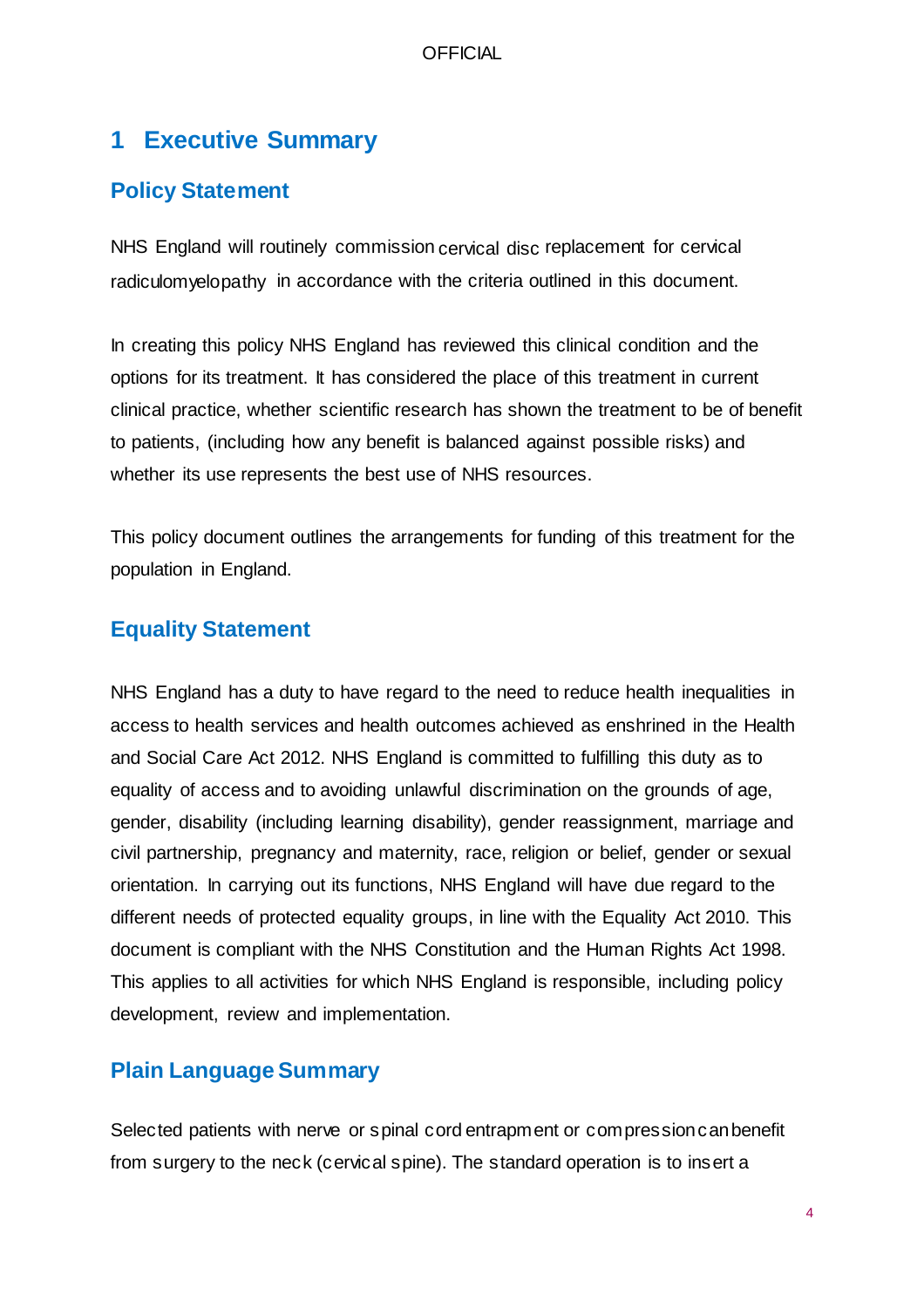static cage into the cervical spine following decompression of the neural tissue. This procedure ultimately results in that segment of the spine becoming fused and rigid. The fusion operation has an excellent track record of success.

Cervical Disc Replacement (CDR) is a relatively recent development and is considered as an alternative to fusion. It is a procedure in which a mobile disc is placed into the neck, rather than a static cage. The arguments for CDR are that it maintains closer-to-normal movement in the neck with improved clinical and radiological outcomes and potentially fewer requirements for future surgery, either at the operated level or at levels next to the operated level.

CDR should be used only in accordance with clinical eligibility criteria, in carefully selected patients in whom symptoms cannot be adequately controlled with conservative measures.

Information on the outcome of treatments for these patients will be collected and considered when this policy is reviewed.

## <span id="page-4-0"></span>**2 Introduction**

This policy considers the use of Cervical Disc Replacement (CDR) or Disc Arthroplasty for patients with cervical radiculopathy (nerve compressionin the neck) or cervical myelopathy (spinal cord compressionin the neck). It reviews the evidence for the use of the device and the patient selection involved when deciding which patients are appropriate for the procedure.

# <span id="page-4-1"></span>**3 Definitions**

As the cervical spine ages it develops wear and tear (degenerative) changes. Associated with this degeneration are changes to the cervical disc, which is the part of the cervical spine in between the vertebral bodies (bones in the spine). In some cases this cervical disc degeneration can lead to neurological symptoms and signs and neck pain.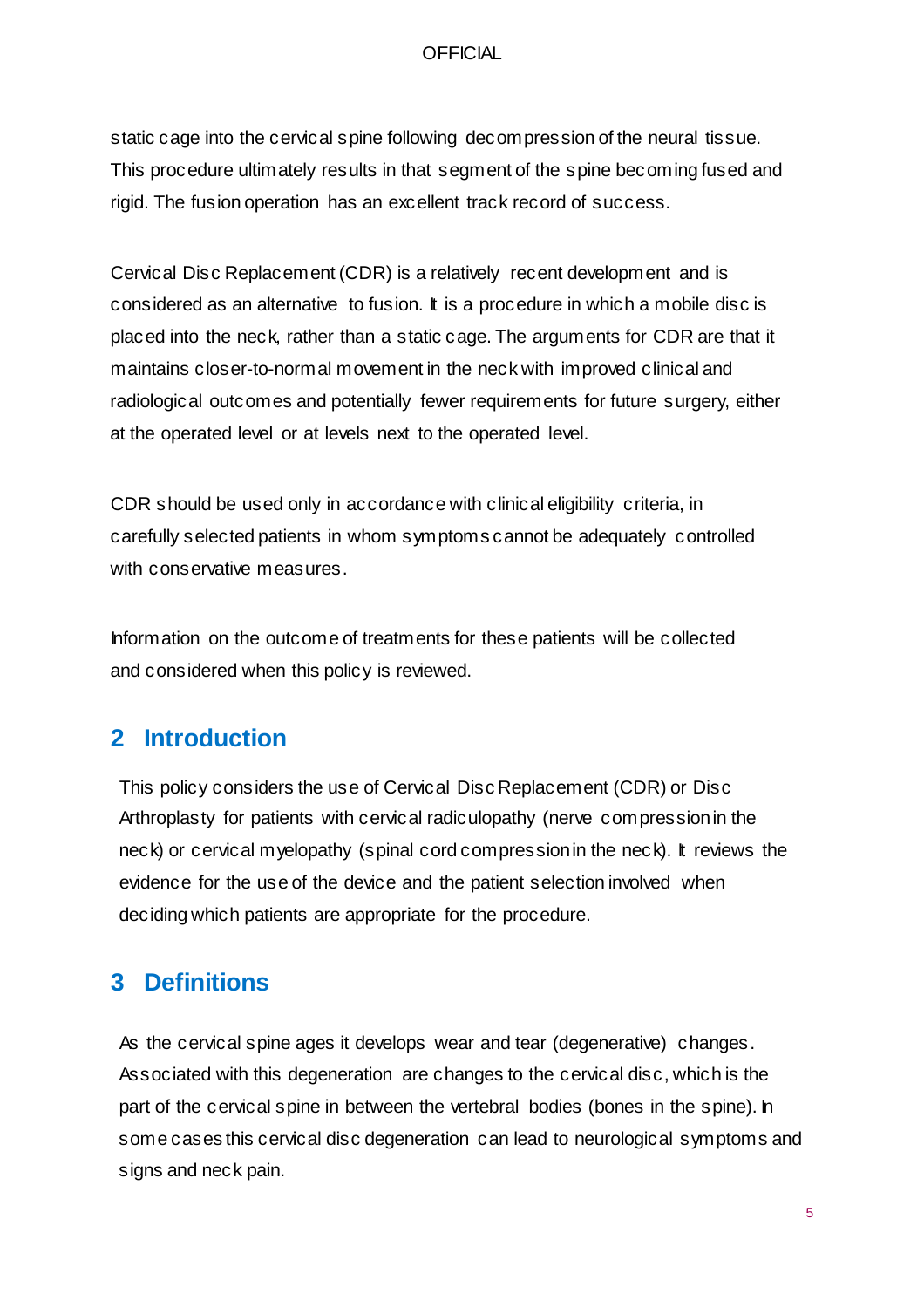The causeof the neurological symptoms related to the pathology of the disc space is neural compression, either from a soft disc prolapse or osteophytic (bony) compressionor both. Either the spinal cord or the nerve roots (or both) may be compressedleading to myelopathic (relating to spinal cord) or radiculopathic (relating to nerve root) symptoms and signs. The causes of neck pain are less clear but may be related to instability, loss of normal neck alignment, degeneration of the facets (joints at the back of the spine) or compressionof posterior nerve roots supplying the neck musculature (posterior rami).

When neural compressionoccurs, and if conservative treatment (including medication and targeted local injections) fails, the management consists of surgical decompression, often performed through the front of the neck. The pathological disc prolapse or ostephytes are removed and the neural tissue decompressed. The standard operation for over 60 years has been the anterior cervical discectomy and fusion (ACDF). In this operation the disc is removed and replaced with either the patient's own bone, or more latterly, a synthetic cage with bone graft, or substitute inserted into its centre. This is performed to allow the vertebral body above and below the disc spaceto fuse together with a bone bridge. Mobility at this segment of the spine is eliminated.

There is evidence that, sincethe ACDF operation removes mobility in that segment of the spine, the adjacent segments of the spine develop hypermobility with an associated increased stress and intradiscal pressure. The concernis that this increase in stress leads to greater adjacent-segment degeneration and recurrent symptoms. However the evidence is conflicting and somestudies have suggested that adjacent-segment degeneration is not linked to the fusion level.

# <span id="page-5-0"></span>**4 Aims and Objectives**

This policy aims to:

1. Determine if CDR is clinically effective in patients with cervical radiculopathy and/or cervical myelopathy comparedwith anterior cervical fusion.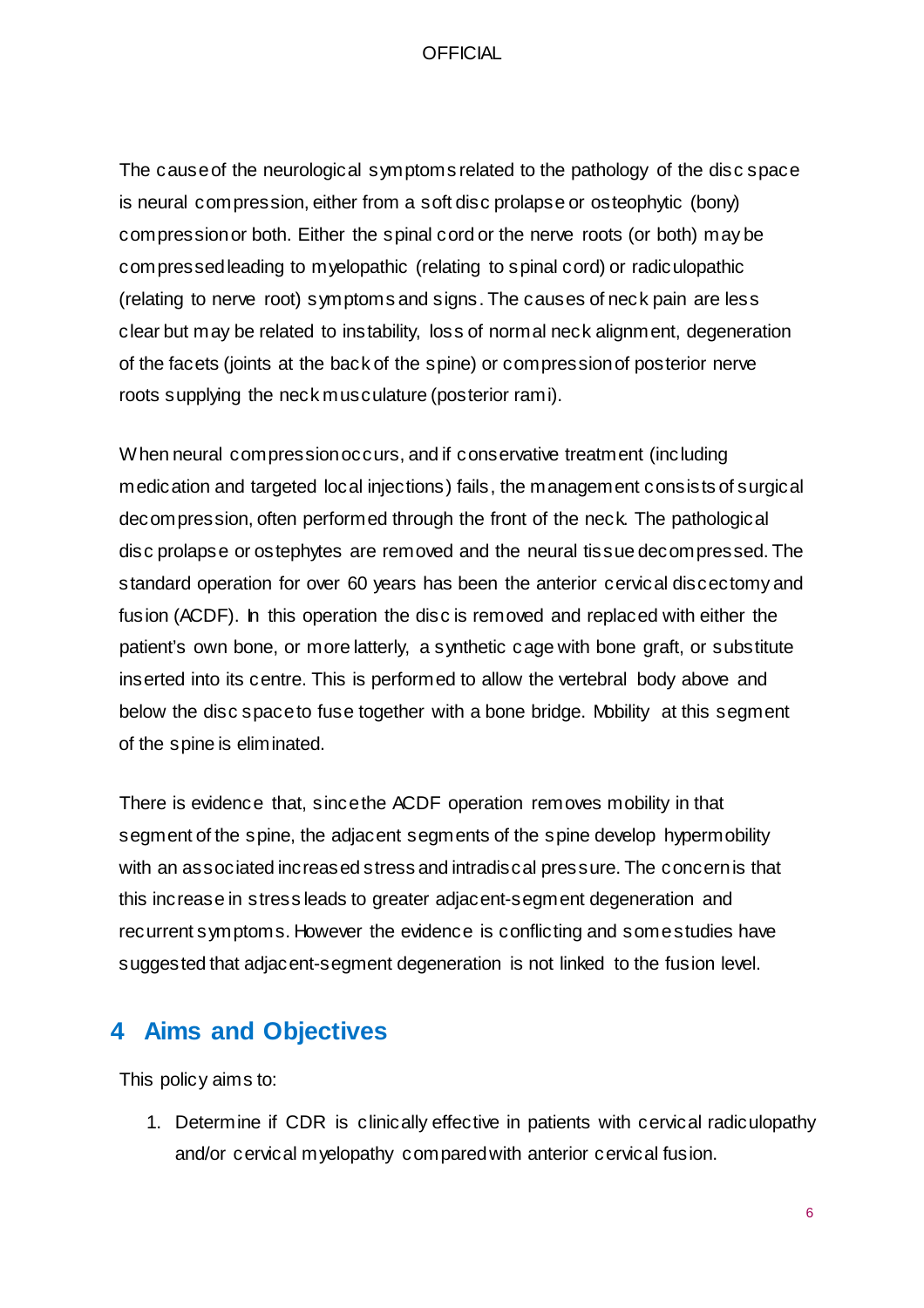- 2. Determine if CDR is cost-effective in patients with cervical radiculopathy and/or cervical myelopathy comparedwith anterior cervical fusion.
- 3. Determine if there are any sub-groups for whom CDR is clinically effective in patients with cervical radiculopathy and/or cervical myelopathy compared with anterior cervical fusion.

## <span id="page-6-0"></span>**5 Epidemiology and Needs Assessment**

Cervical degeneration and disc disease is a common condition that causes significant morbidity in patients both of working age and into older age. The symptoms can be extreme in terms of radicular pain (pain in the arm) and can threaten spinal cord function, leading to poor balance and dysfunction of gait and hand function (myelopathy).

Treatment for radiculopathy varies from medical management with neuropathic painkillers, to targeted local steroid injections to decompressive surgery. Treatment for progressive myelopathy is surgical decompression and conservative measures are considered ineffective. Surgery in the form of ACDF is a proven, effective treatment in the relief of radiculopathy and in the prevention of progressive myelopathy.

Cervical disc replacement is intended to treat neurological symptoms and neck pain associated with degeneration of the cervical spine in a similar fashion to ACDF. The devices were initially developed and implanted in the 1990s. The advantage of CDR is that it achieves neural decompression via exactly the sameapproach as an ACDF but with the addition of preserved motion at the operated level. The theoretical advantage of this is that there will consequently be less adjacent segment stress, intradiscal pressureand therefore degeneration, resulting in fewer second operations to address the pathological consequences of that degeneration.

The operations themselves are technically very similar, the only notable difference being the type of implant used. Increased time is spent in placement of the arthroplasty device and therefore operative time is marginally increased overall with the CDR but this is not likely to be significant and is in the order of minutes.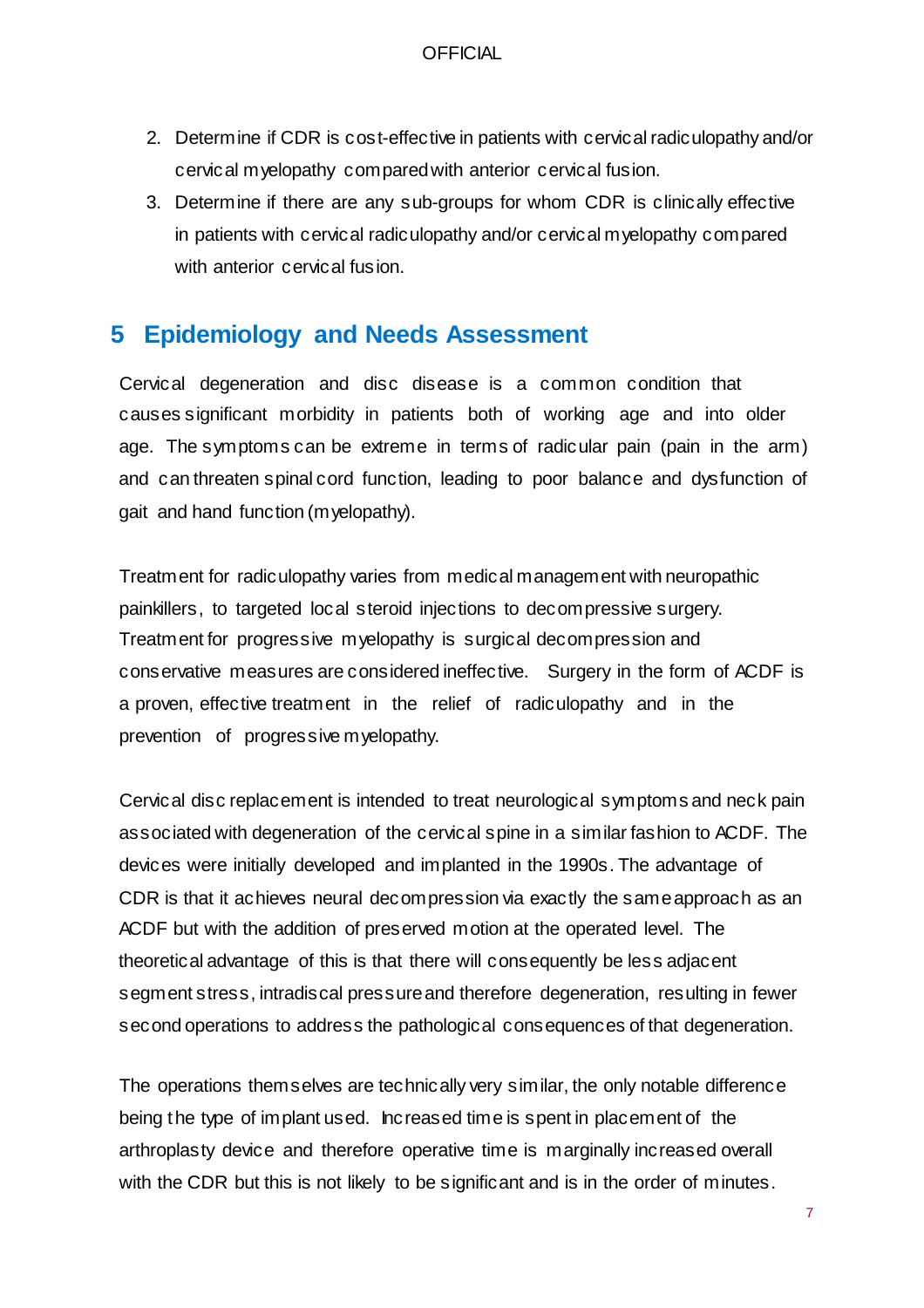# <span id="page-7-0"></span>**6 Evidence Base**

NICE issued guidance in May 2010 stating that the current evidence shows that this procedure is at least as efficacious as fusion in the short term and may result in a reduced need for revision surgery in the long term. There were no particular safety concerns that were not already known in relation to fusion procedures.

Luo demonstrated in his meta-analysis that at 24 months after a one level CDR, the results were superior to fusion in terms of neurological success,secondary surgical procedures, visual analogue scalepain scores and range of motion.

A review by Mummaneni looking at the long-term results for single-level CDR vs fusion included two FDA studies with follow-up periods of greater than 48 months. The Bryan and the Prestige discs were the implants that were studied. Patients in the CDR group showed a higher rate of overall successin terms of Neck Disability, neck and arm pain scores and SF-36 physical component scores compared to the fusion group. In addition the rate of adjacent segment disease was lower in the CDR

group at 60 months (2.9% vs 4.9%). Normal segmental motion was maintained in the CDR group and the rates of revision and supplemental fixation surgical procedures were lower in the CDR group.

A paper by Burkus et al published ahead of print reported on the seven-year follow- up of the Prestige cervical disc. This randomised trial reported that disability index scores, neckpain, quality of life and rates of maintenance or improvement in neurological status were better after cervical disc replacement. Cumulative rates of repeat surgery at the index and at adjacent levels were lower in the disc replacement group than the fusion group.

There is contrary evidence that suggests that adjacent segment degeneration (ASD) is not altered by CDR. In the 48-60 month follow-up meta-analysis by Riew, looking at the Prestige ST, Prodisc-C and Bryan devices, the conclusion was that both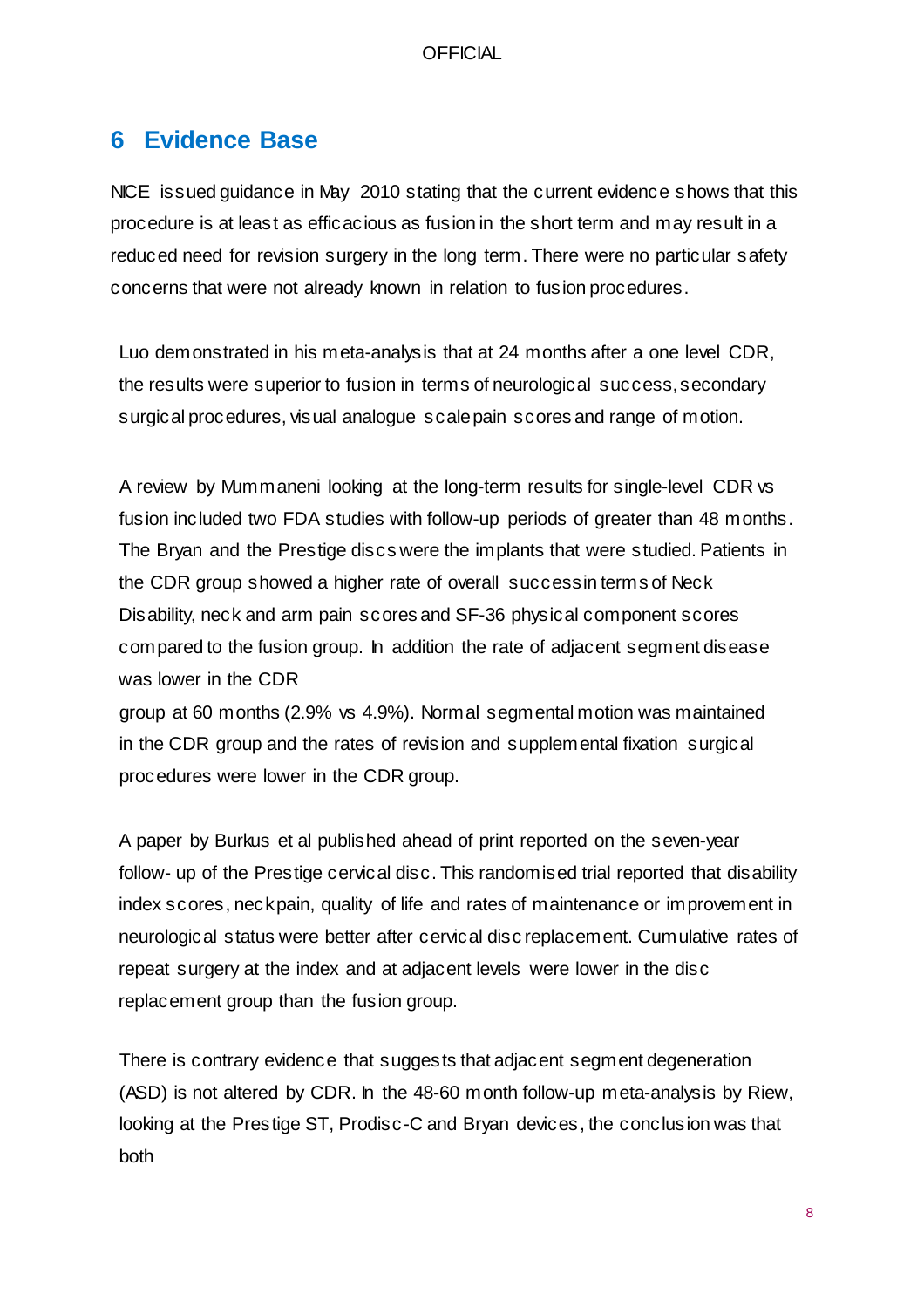ACDF and CDR appear to have similar rates of ASD. This finding is repeated in the paper by Verma.

The follow-up so far (5-7 years) is insufficient to measure ultra-long term differences in outcomes and revision rates between ACDF and CDR. If similarities are sought with large joint arthroplasties it is evident that the results and complications may

take decades to appear. However, in general, CDR is undertaken on patients with a muchlower average age than large joint arthroplasties so there is an even greater emphasis on longevity of the implant with disc replacement. In addition, the

comparison between large joint arthroplasty and CDR varies in a number of important ways. First, there is a gold-standard alternative in cervical surgery, namely fusion. Secondly, continued motion may lead to overgrowth of bone and tissue into neural elements, so-called heterotopic ossification (effectively the disc replacement

fuses); this is not a concern in joint replacement surgery. Thirdly, a cervical disc is anatomically very different to a hip or knee joint. Answers to the long-term concerns relating to longevity of the disc are unknown. In a cost-effectiveness comparison study published in 2013, Qureshi et al used a time-span of 20 year life expectancy for the discs.However, the true lifespan of these implants is not known, nor the consequences or appropriate management of wear and failure in the future. Further surgery may ultimately be required. What form that salvage surgery would take is not currently in mainstream discussion.

In addition the long-term safety of these devices is currently unknown with currently unresolved questions surrounding complications suchas erosion and periprosthetic loosening, toxicity of the prosthesis, biocompatibility, heterotopic ossification and implant migration or subsidence. Again, salvage procedures for suchcomplications could conceivably be significant, costly and not without risk.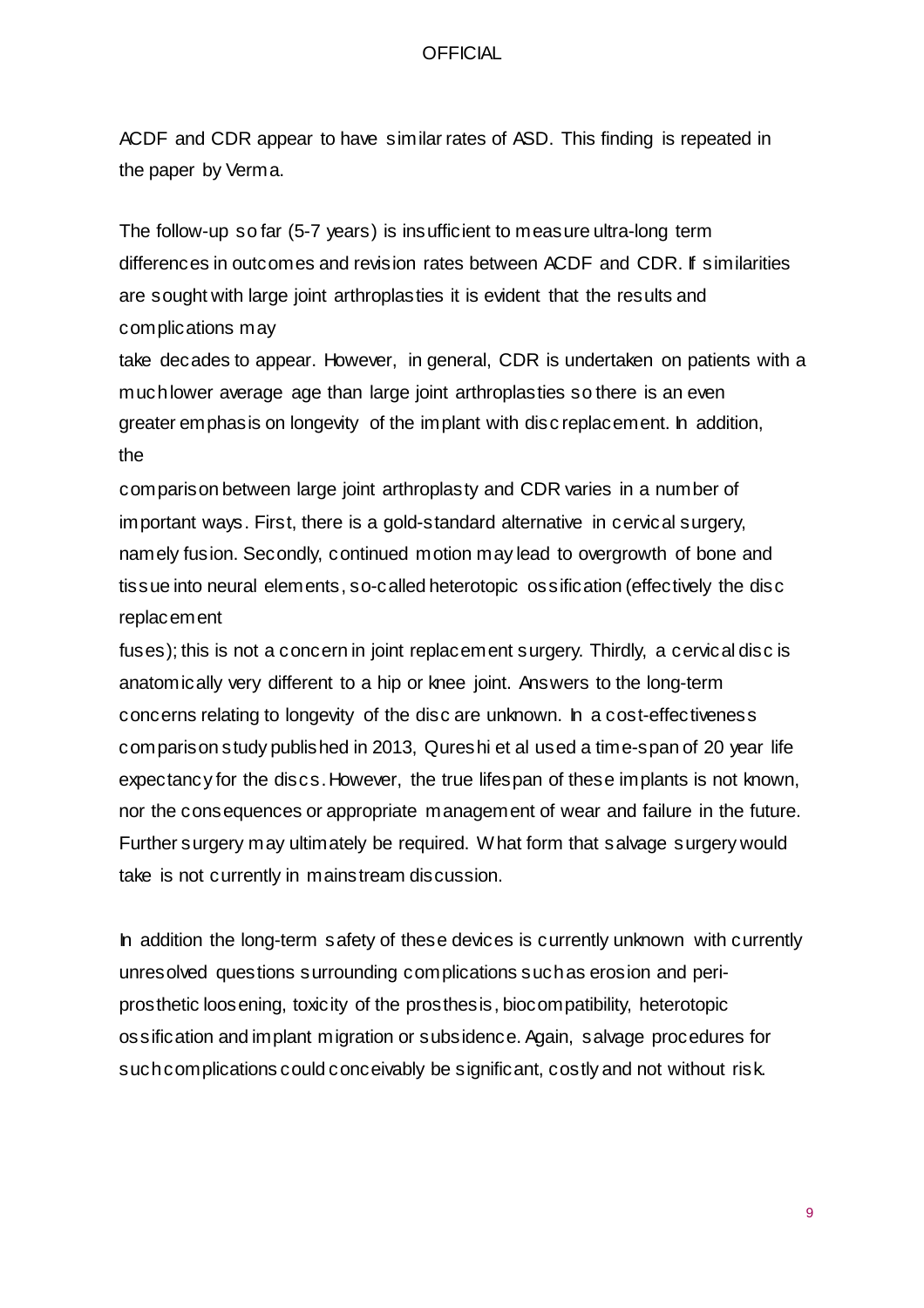The operating time for CDR is initially expected to be considerably longer that ACDF for a surgeon new to the technique, however this can be expected to fall as the surgeon progresses up the learning curve, which is likely to be relatively short.

Ultimately there are likely to be marginally increased operating times associated with CDR sinceexact placement of the device is more criticalthan in fusion. This increased time is not thought to be clinically important. Surgeons experienced in disc replacement are reporting negligible differences in operative time therefore this will have no impact on theatre resourcecosts. Theduration of hospital stay and blood loss are similar between the procedures. (Luo)

Cost-effectiveness has been addressed by a paper from the United States. Qureshi et al's model indicated that cervical disc replacement yielded 3.94 QALYs compared with 1.92 from cervical fusion. Disc replacement dominated cervical fusion, being both more effective and less expensive.

Care must be taken when relying on data from other healthcare systems and may not be applicable to the National Health Service. NHSE pays more for CDR than for fusion. This would be reflected in experience since in the UK fusion is carried out with a relatively inexpensive cage and bone graft substitute whilst a CDR costs on average £1000 - £1500 more. Therefore, in terms of implants alone, CDR is the more expensive procedure. When potential increased theatre time is included the costs increasefurther. Comparative data for QALYs in England is not available.

## <span id="page-9-0"></span>**7 Rationale behind the Policy Statement**

Many of these devices have undergone study in the United States for the purpose of FDA approval. The vast majority have looked at single-level CDR and only the Mobi- C (by LDR) has been approved for two-level use (Davis). All of the studies have looked for non-inferiority and as a result many have been approved.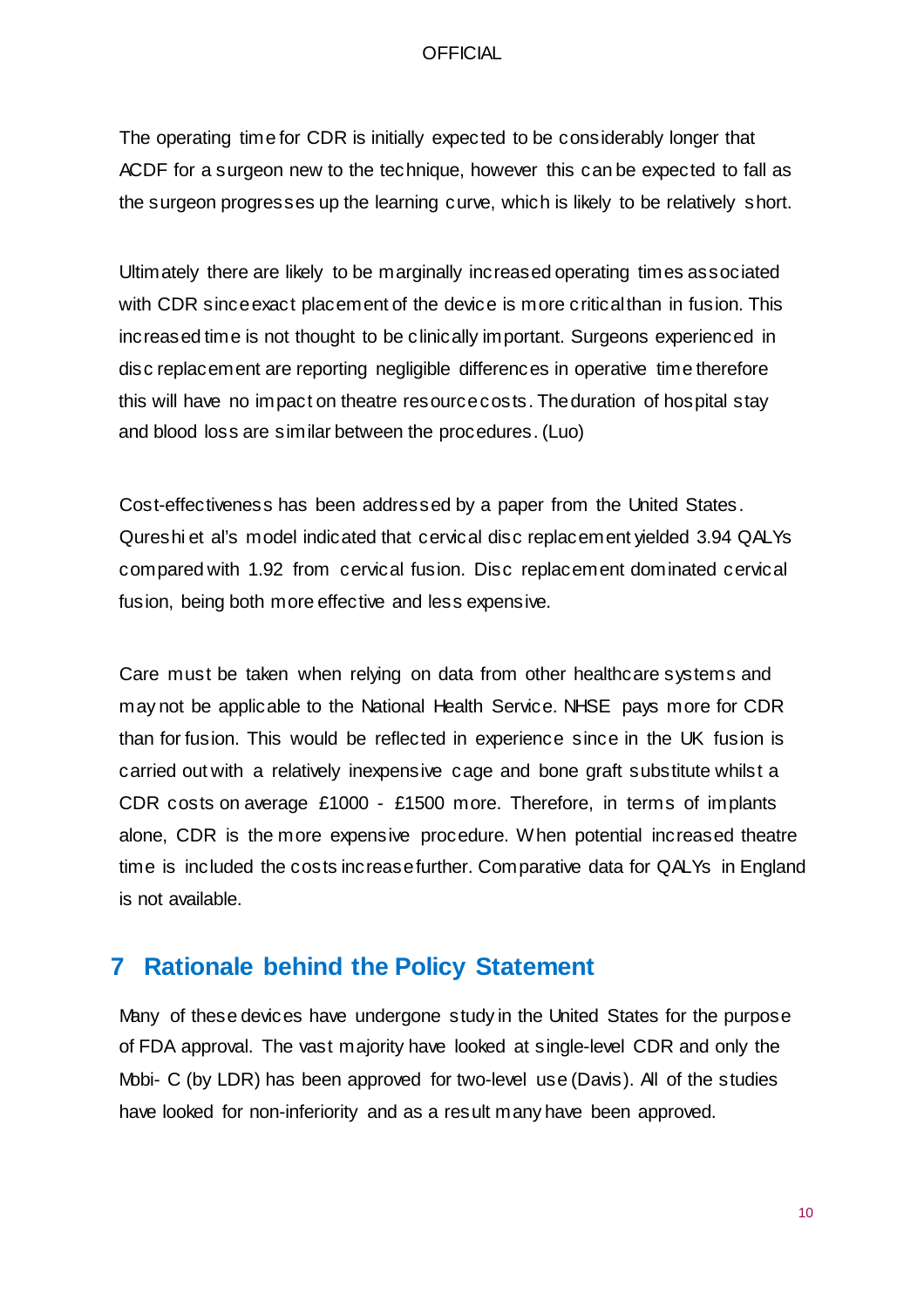The FDA has approved the following discs for surgery at 1 level: Bryan (Medtronic) Prestige ST (Medtronic)

**Prestige** LP(Medtronic) Secure-C (Globus) Prodisc-C (DePuy Synthes) Mobi-C (LDR) There are three main issues to consider with regards to effectiveness:

Is the rate of adjacent segment degeneration different? Is there clinical effectiveness? Is it safe?

It is evident from the literature review and from the FDA studies that the devices are successful in satisfying non-inferiority criteria and that in many cases appear to have superior results when compared to ACDF. Long-term (>7 year) safety and effectiveness is unknown.

# <span id="page-10-0"></span>**8 Criteria for Commissioning**

This policy has been agreed on the basis of NHS England's understanding of the likely price of care associated with enacting the policy for all patients for whom NHS England has funding responsibility, as at the time of the policy's adoption. Should these prices materially change, and in particular should they increase, NHS England may need to review whether the policy remains affordable and may need to make revisions to the published policy.

Where an individual's clinician believes that there may be exceptional clinical circumstances that might warrant consideration of funding outside of this policy, an application can be made under NHS England's Individual Funding Request (IFR)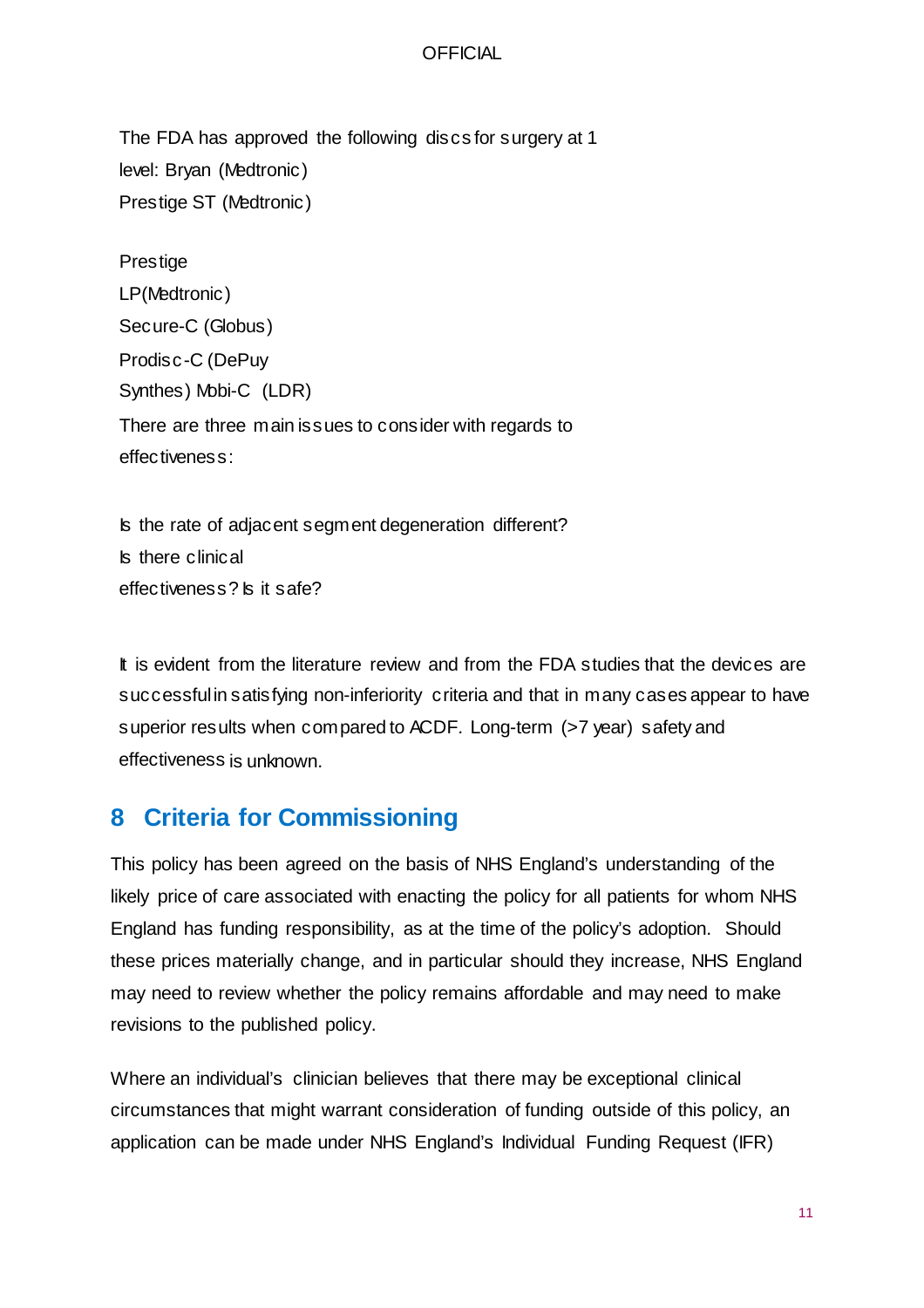procedure. This includes cases that may be considered clinically critically urgent. Please see NHS England's website for more details.

CDR may be indicated for the following diagnoses, in adults over the age of 18, with qualifying criteria, where appropriate. All patients mustbe discussedin a regional spinal MDT where the indications and contra-indications should be checked. Treatment can only proceed when the agreement of the regional spinal MDT (when established).

- **Radiculopathy** related to 1 or 2 level degenerative disease (either from herniated disc or spondylotic osteophyte) from C3/4 to C6/7 with or without neck pain that has been refractory to medical or non-operative management.
- **Myelopathy or myeloradiculopathy:** related to 1 or 2 level degenerative disease (either from herniated disc or spondylotic osteophyte) from C3/4 to C6/7 with or without neck pain that is severe enough to warrant surgical intervention.

CDR is NOT clinically indicated in the following scenarios:

- Neck pain only without radiculopathy or myelopathy
- Symptomatic multi-level disease (3 or more levels) that would require CDR
- Osteoporosis or osteopenia(including a medical condition requiring long-term use of steroids)
- Instability defined as: translation greater than 3mm difference between lateral flexion-extension views at the symptomatic level *or* 11 degrees of angular difference between lateral flexion-extension views at the symptomatic level
- Severe spondylosis defined as: greater than 50% loss of disc height *or* bridging osteophytes *or* absenceof motion on flexion-extension views at the symptomatic site
- Severe facet joint arthropathy
- Ankylosing spondylitis
- Sensitivity or allergy to implant materials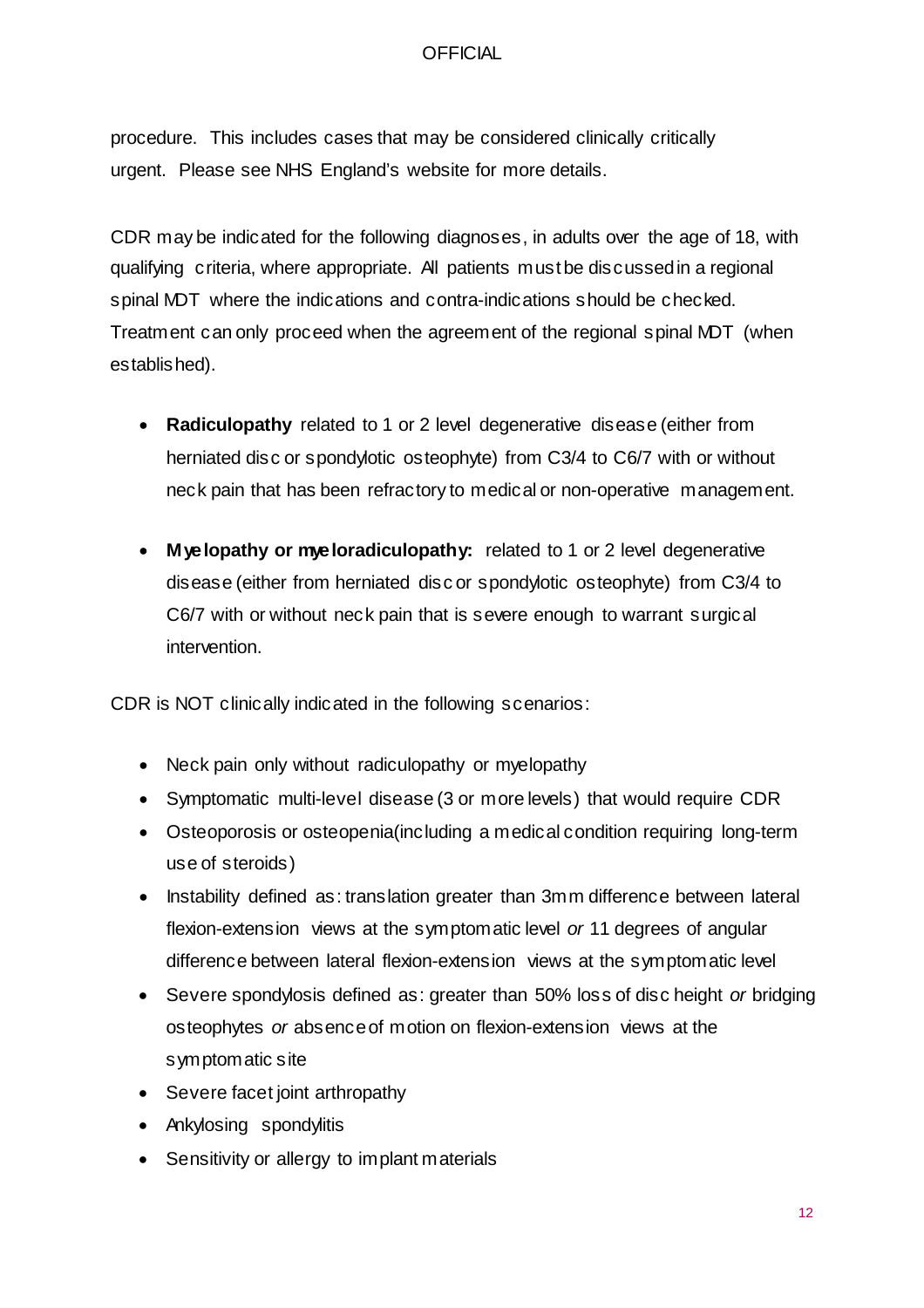- Previous surgery at the involved level
- Rheumatoid arthritis
- Fracture new or old with anatomical deformity
- Ossification of the posterior longitudinal ligament
- Malignancy active in the cervical spine
- Infection active at the site of the proposed implant or systemic

The OPCS code for CDR is V361 which maps to HRG HC02 for single level and HC01 for two or more levels.

# <span id="page-12-0"></span>**9 Patient Pathway**

Patients with radiculopathy of greater than 6 weeks who are refractory to medical or non-operative treatment or patients with myelopathy or radiculomyelopathy of any duration severe enough to warrant surgery.

# <span id="page-12-1"></span>**10 Governance Arrangements**

Currently CDR is performed in smallnumbers throughout England and Wales. The vast majority of anterior cervical surgery carried out annually is the fusion surgery. Secondary User Service (SUS) data for 2013/14 reveals that 579 patients had CDR versus over 6,000 who underwent a fusion operation.

The NICE guidelines from 2010 advised that the procedure should only be carried out in specialist units where surgery of the cervical spine is undertaken regularly and encouraged further researchincluding the collection of data on preservation of mobility, occurrence of adjacent segment disease and avoidance of revision surgery.

Cervical disc replacement should only considered under Specialised Commissioning arrangements and therefore only be carried out in units that are appropriately commissioned.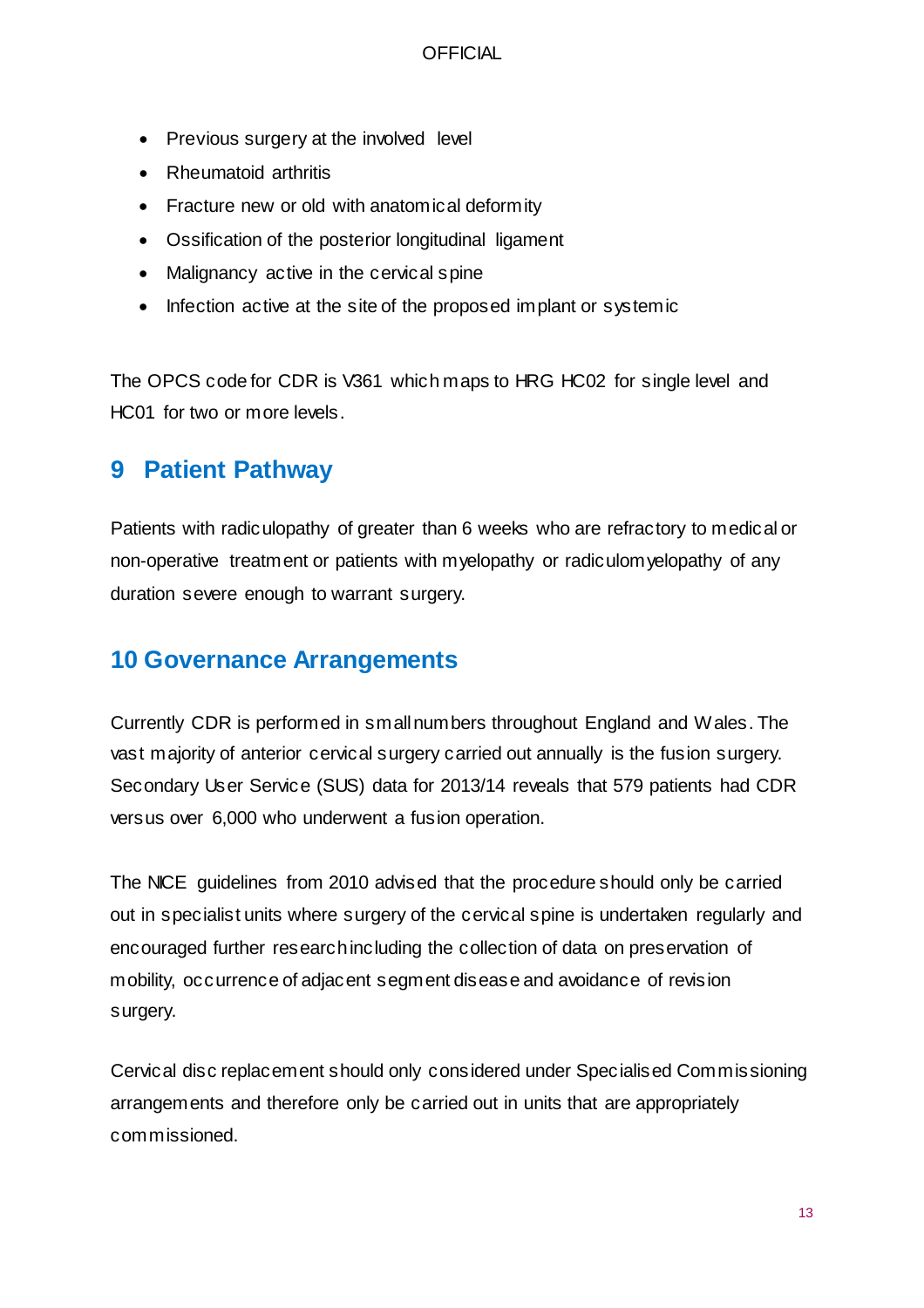All patients mustbe discussedin a regional spinal MDT (when established) where the indications and contra-indications should be checked.

# <span id="page-13-0"></span>**11 Mechanism for Funding**

NHS England is responsible for funding the surgical procedure which is currently included in National Tariff. This is part of the scopeof Complex Spinal Surgery.

## <span id="page-13-1"></span>**12 Audit Requirements**

Specialised Commissioning arrangements include the mandatory recording of patients undergoing CDR into a Spinal Registry. This should include a visual analogue pain scoreand EQ-5D.

The uncertain longevity and long-term outcomes from CDR make long-term data collection a vital requirement for the ongoing use of these devices. Clinical and radiological follow-up to five years is recommended as for total hip and knee replacements.

# <span id="page-13-2"></span>**13 Documents which have informed this Policy**

National Institute for Health and Care Excellence. Prosthetic intervertebral disc replacement in the cervical spine. (IPG 341). London: NICE 2010.

Cervical artificial disc replacement: defining appropriate coverage positions. North American Spine Society 2014.

NHS England D14/S/a: NHS standard contract for complex spinal surgery (all ages).

# <span id="page-13-3"></span>**14 Links to other Policies**

This policy follows the principles set out in the ethical framework that govern the commissioning of NHS healthcare and those policies dealing with the approach to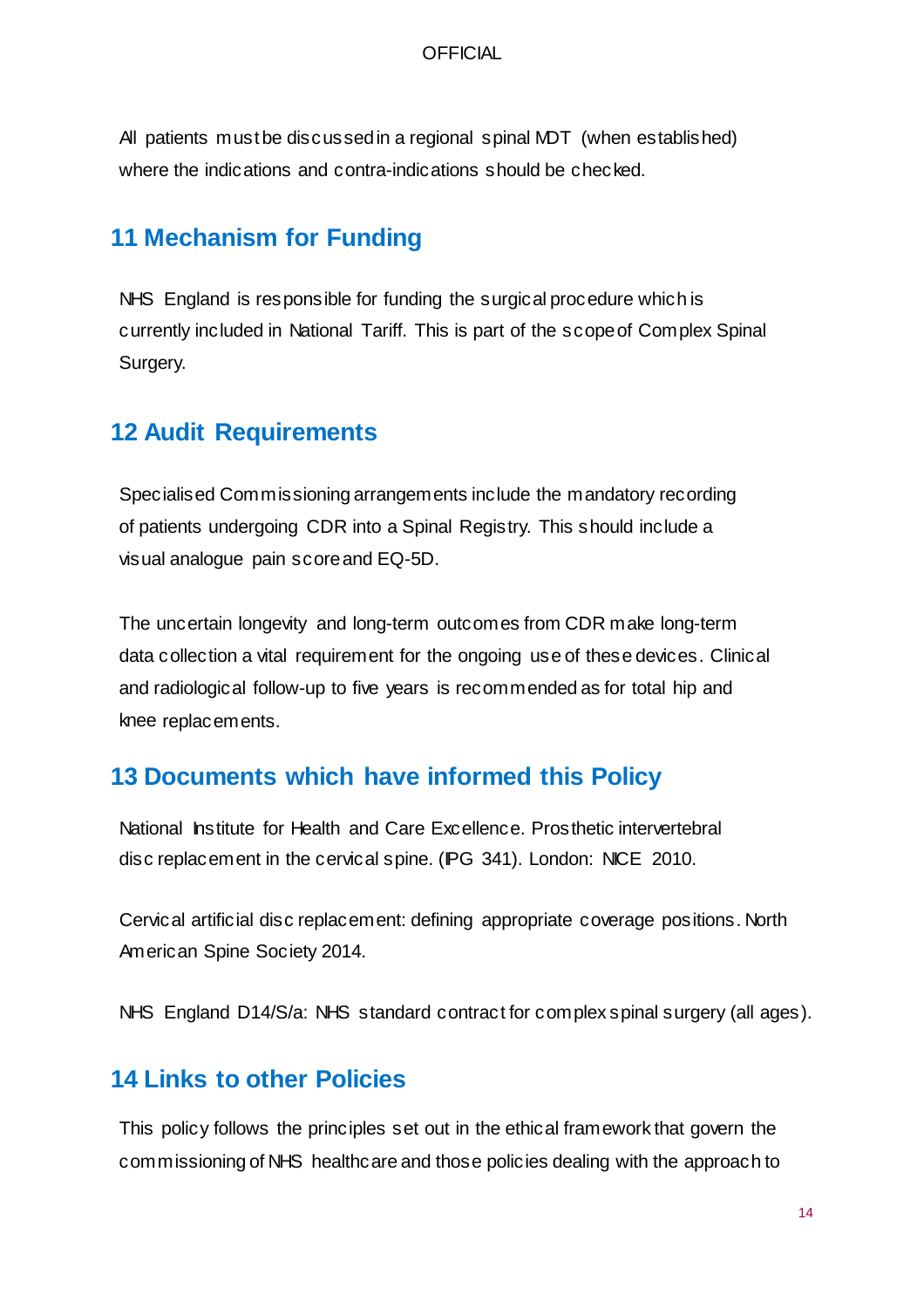experimental treatments and processes for the management of individual funding requests (**IFR**).

# <span id="page-14-0"></span>**15 Date of Review**

This policy will be reviewed in 2017 unless information is received which indicates that the proposed review date should be brought forward or delayed.

## <span id="page-14-1"></span>**References**

- 1. Luo J, Huang S, Gong M et al. Comparison of artificial cervical arthroplasty versus anterior cervical discectomyand fusion for one-level cervical degenerative disc disease: a meta-analysis of randomized controlled trials. *Euro J OrthopSurgTraumat*2014.Published online 18 July. DOI 10.1007/s00590- 014-1510-4.
- 2. K Daniel Riew, Jeannette M Schenk-Kisser et al. Adjacent segment disease and C- ADR: promises fulfilled? *EBSJ Vol3, Issue1 Supp p 39-46.*
- 3. Verma K, Gandhi SD, Maltenfort M et al. Rate of adjacent segment degeneration in cervical disc arthroplasty versus single-level fusion: a meta analysis of prospective studies. *Spine2013: 38 (26) p2253 – 2257.*
- 4. Burkus JK, Traynelis VC, Haid RW Jr et al. Clinical and radiographic analysis of an artificial cervical disc: 7-year follow-up from the Prestige prospective randomized controlled clinical trial. *JNeurosurg Spine 2014.*Published online18 Jul§5: 1-13. DOI: 10.3171/2014.6.SPINE13996.
- 5. Davis RJ, Kim KD, Hisey MS et al. Cervical total disc replacement with the Mobi-C cervical artificial disc compared with anterior discectomyand fusion for treatment of 2-level symptomatic degenerative disc disease: a prospective, randomized, controlled multicentre clinical trial. *J Neurosurg Spine 2013; 19: 532-45*
- 6. Qureshi SA, McAnany S, Goz V et al. Cost-effectiveness analysis: comparing single- level cervical disc replacement and single-level anterior cervical discectomy and fusion. *J Neurosurg Spine 2013; 19: 546-54.*